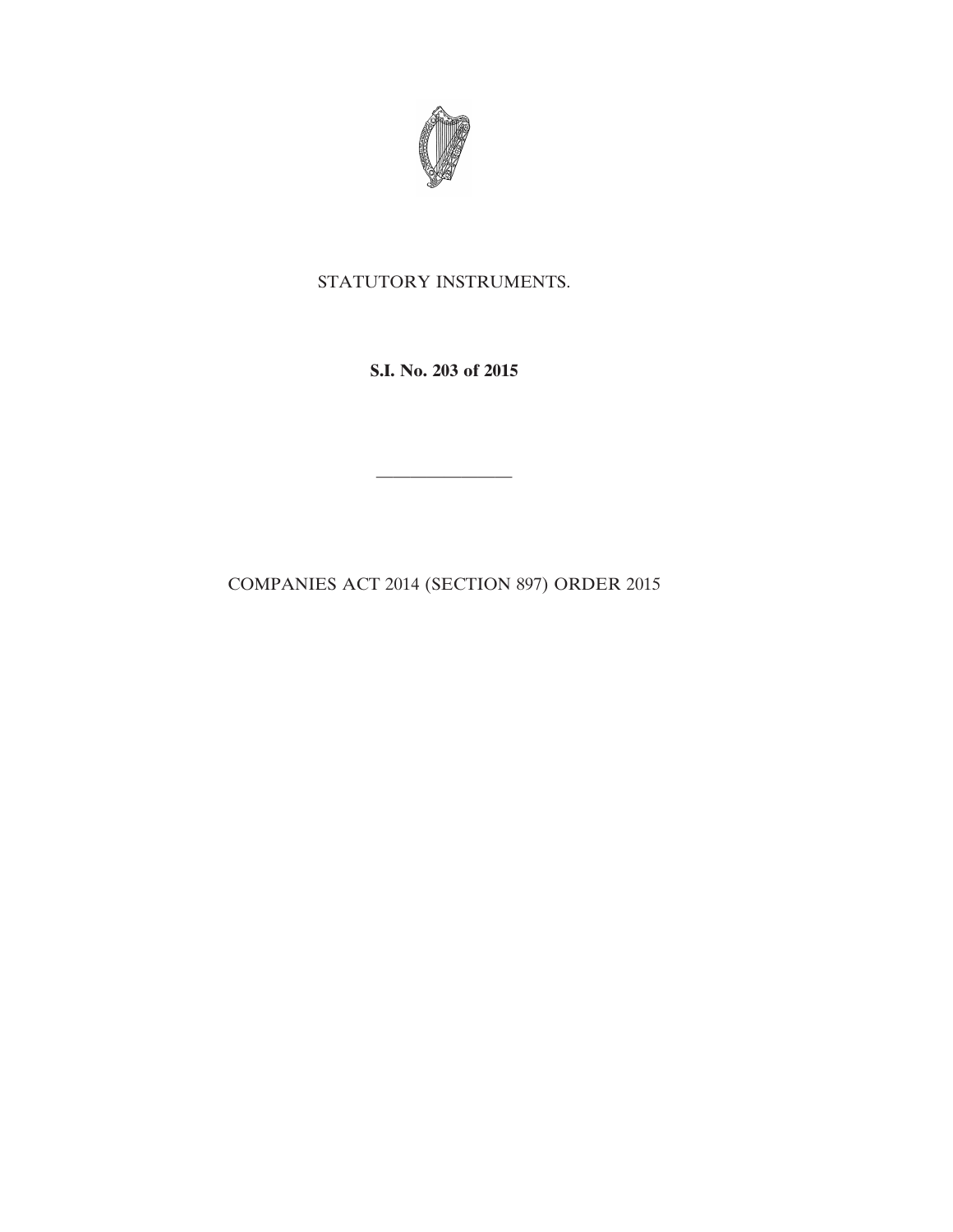## COMPANIES ACT 2014 (SECTION 897) ORDER 2015

I, RICHARD BRUTON, Minister for Jobs, Enterprise and Innovation, in exercise of the powers conferred on me by section 897(1) of the Companies Act 2014, and following consultation with the Registrar of Companies, hereby order as follows:

1. (1) This Order may be cited as the Companies Act 2014 (Section 897) Order 2015.

(2) This Order comes into operation on 1 June 2015.

2. In this Order—

"Act of 2014" means the Companies Act 2014 (No. 38 of 2014);

"Regulations of 2015" means the Companies Act 2014 (Forms) Regulations 2015 (S.I. No. 147 of 2015).

3. The sole means to be used to deliver the following documents to the Registrar shall be those provided for under the Electronic Commerce Act (No. 27 of 2000) effected in a manner which complies with any requirements of the Registrar of the kind referred to in sections  $12(2)(b)$  and  $13(2)(a)$  of that Act:

- (*a*) Form B10A which is prescribed under Regulation 19 of the Regulations of 2015 for the purposes of section 149 (9) of the Act of 2014,
- (*b*) Form C1 which is prescribed under Regulation 29 of the Regulations of 2015 for the purposes of section 409(3) of the Act of 2014,
- (*c*) Form C1A which is prescribed under Regulation 30 of the Regulations of 2015 for the purposes of section 409(4)(*a*) of the Act of 2014,
- (*d*) Form C1B which is prescribed under Regulation 31 of the Regulations of 2015 for the purposes of section 409(4)(*b*) of the Act of 2014,
- (*e*) Form F8 which is prescribed under Regulation 55 of the Regulations of 2015 for the purposes of section 409(3) as applied by section 1301(4) of the Act of 2014,
- (*f*) Form F8A which is prescribed under Regulation 56 of the Regulations of 2015 for the purposes of section  $409(4)(a)$  as applied by section 1301(4) of the Act of 2014, and

*Notice of the making of this Statutory Instrument was published in "Iris Oifigiúil" of* 29*th May*, 2015.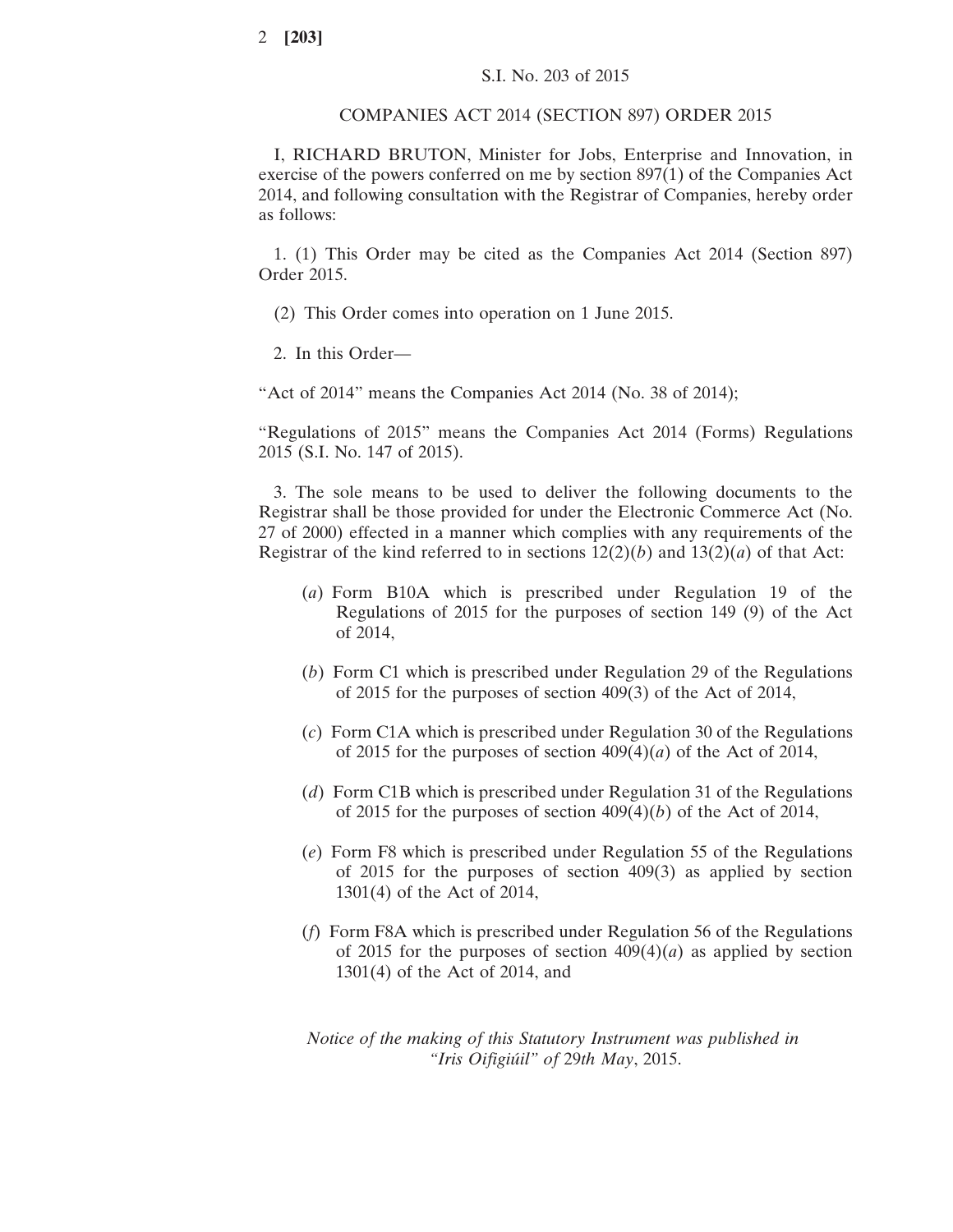(*g*) Form F8B which is prescribed under Regulation 57 of the Regulations of 2015 for the purposes of section  $409(4)(b)$  as applied by section 1301(4) of the Act of 2014.

GIVEN under my Official Seal, L.S. 22 May 2015.

> RICHARD BRUTON, Minister for Jobs, Enterprise and Innovation.